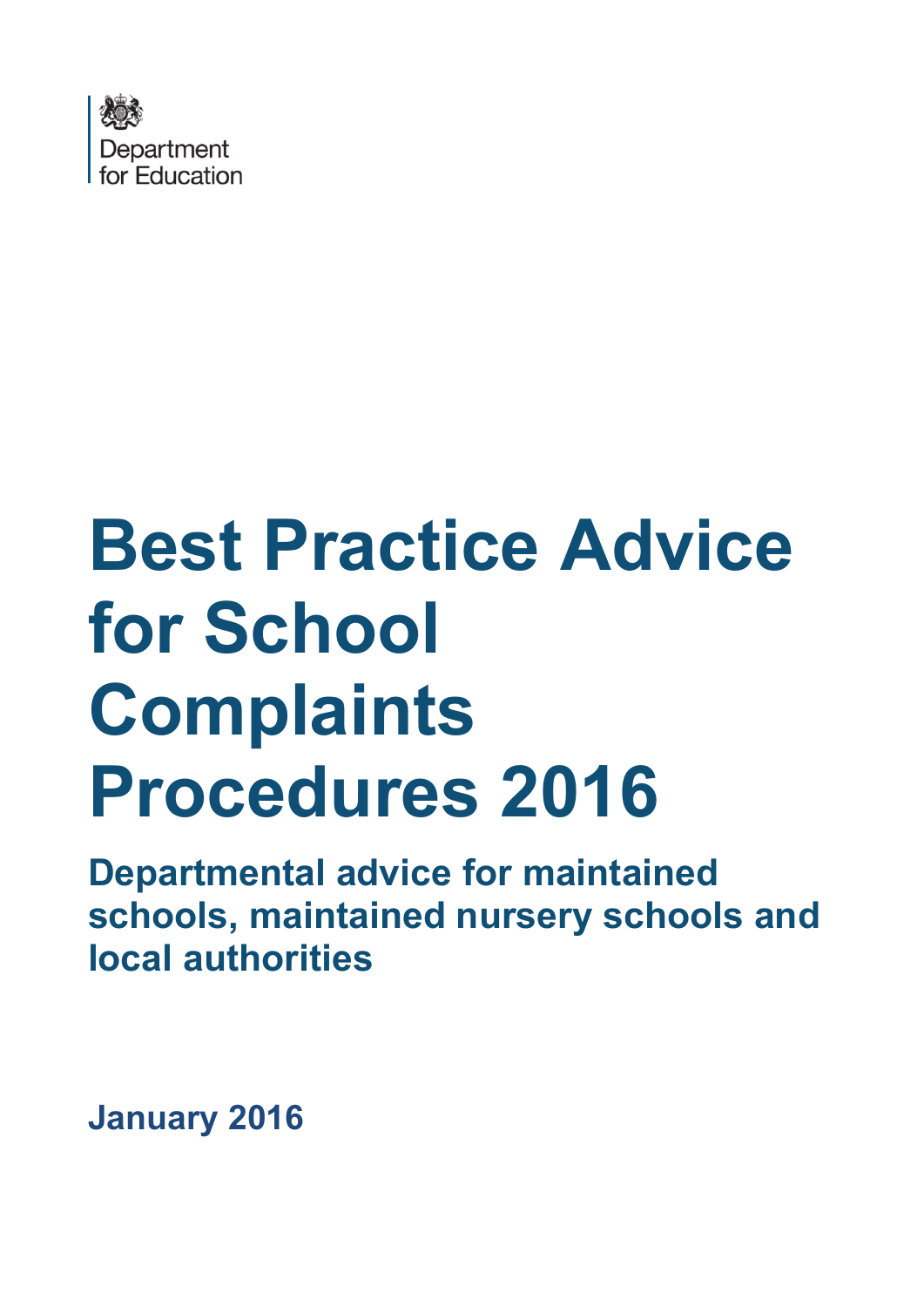# **Contents**

| Summary                                                   | 3  |
|-----------------------------------------------------------|----|
| About this departmental advice                            | 3  |
| Expiry / review date                                      | 3  |
| Who is this advice for?                                   | 3  |
| Introduction                                              | 3  |
| The difference between a concern and a complaint          | 4  |
| Who can make a complaint?                                 | 4  |
| The Complaints Procedure – Best Practice Tips             | 5  |
| <b>Timeliness</b>                                         | 6  |
| <b>Stages</b>                                             | 6  |
| <b>Recording Complaints</b>                               | 7  |
| <b>Governing Body Review</b>                              | 7  |
| Complaints not in scope of the procedure                  | 9  |
| <b>Serial and Persistent Complainants</b>                 | 10 |
| Is it time to stop responding?                            | 10 |
| Sample Policy for Unreasonable Complainants               | 12 |
| Barring from the School Premises                          | 13 |
| The Role of the School Complaints Unit                    | 15 |
| Appendix - Roles and Responsibilities                     | 16 |
| <b>Interviewing Best Practice Tips</b>                    | 19 |
| Further information                                       | 20 |
| Useful Resources and External Organisations               | 20 |
| Other Relevant Departmental Advice and Statutory Guidance | 20 |
| <b>Other Departmental Resources</b>                       | 20 |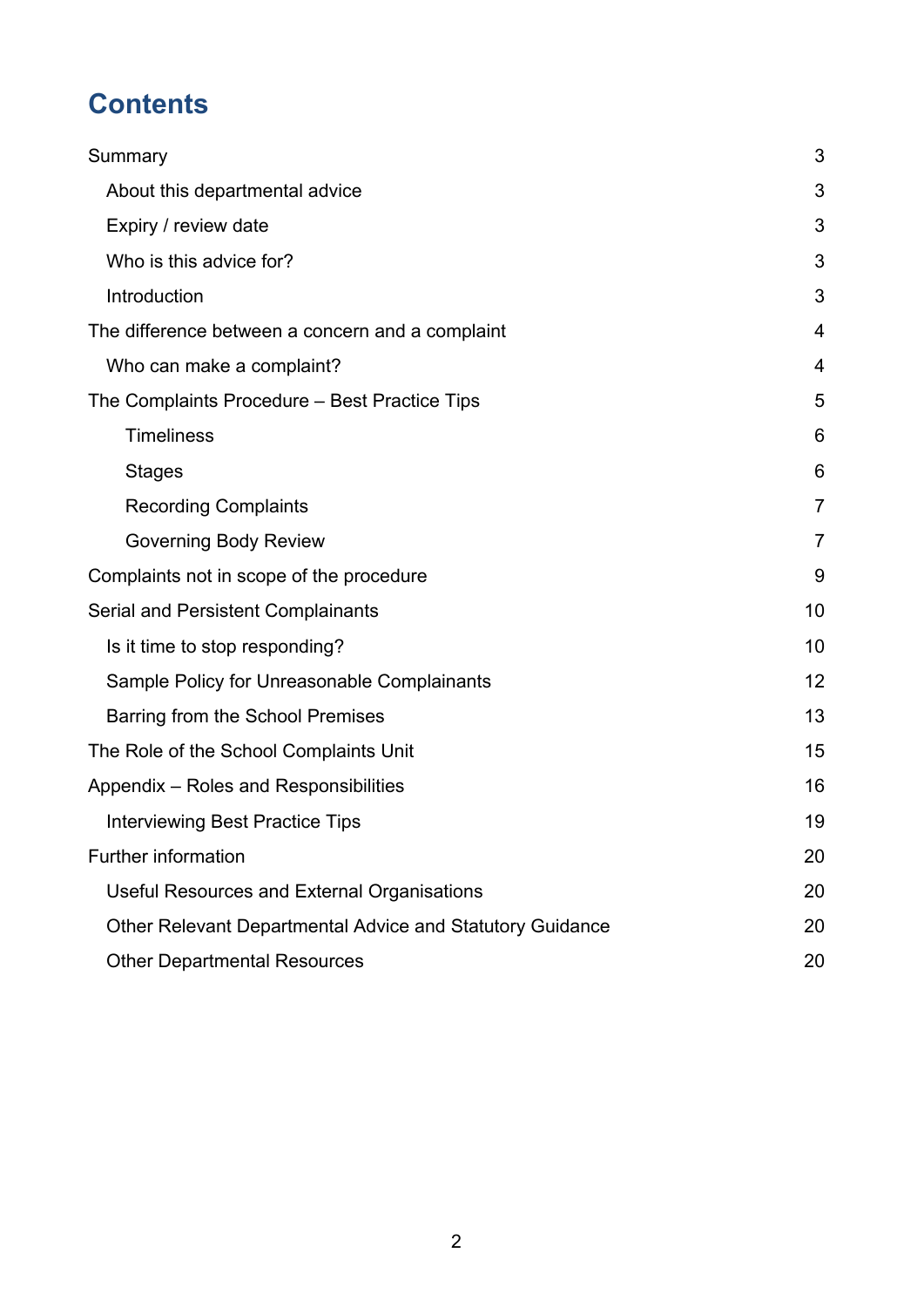# <span id="page-2-0"></span>**Summary**

# <span id="page-2-1"></span>**About this departmental advice**

This is departmental advice from the Department for Education. This advice is nonstatutory, and has been produced to help governing bodies understand their obligations and duties in relation to Section 29 of the Education Act 2002[1.](#page-2-5)

## <span id="page-2-2"></span>**Expiry or review date**

This advice replaces the School Complaints Toolkit 2014. It will be reviewed before January 2018 subject to any relevant changes in legislation.

## <span id="page-2-3"></span>**Who is this advice for?**

This guidance is for:

- School leaders, school staff and governing bodies in all maintained schools and maintained nursery schools
- Local authorities
- Dioceses

## <span id="page-2-4"></span>**Introduction**

In accordance with [Section 29 of the Education Act 2002,](http://www.legislation.gov.uk/ukpga/2002/32/section/29) all local authority (LA) maintained schools must have and make available a procedure to deal with all complaints relating to their school and to any community facilities or services that the school provides.

The Department for Education has produced this non-statutory guidance to share best practice and help schools avoid common pitfalls. It is for school leaders, school staff and governing bodies in all LA maintained schools and maintained nursery schools, LAs and Dioceses. It is not designed for use by academies, free schools or independent schools.

There is a difference between 'legal requirement' and 'good practice'. In this guidance, we use 'must' where a school has a duty. We use 'can' where a school has a power (not a duty) under statutory or common law. We use 'should' for advice on good practice.

<span id="page-2-5"></span><sup>1</sup> <http://www.legislation.gov.uk/ukpga/2002/32/section/29>  $\overline{a}$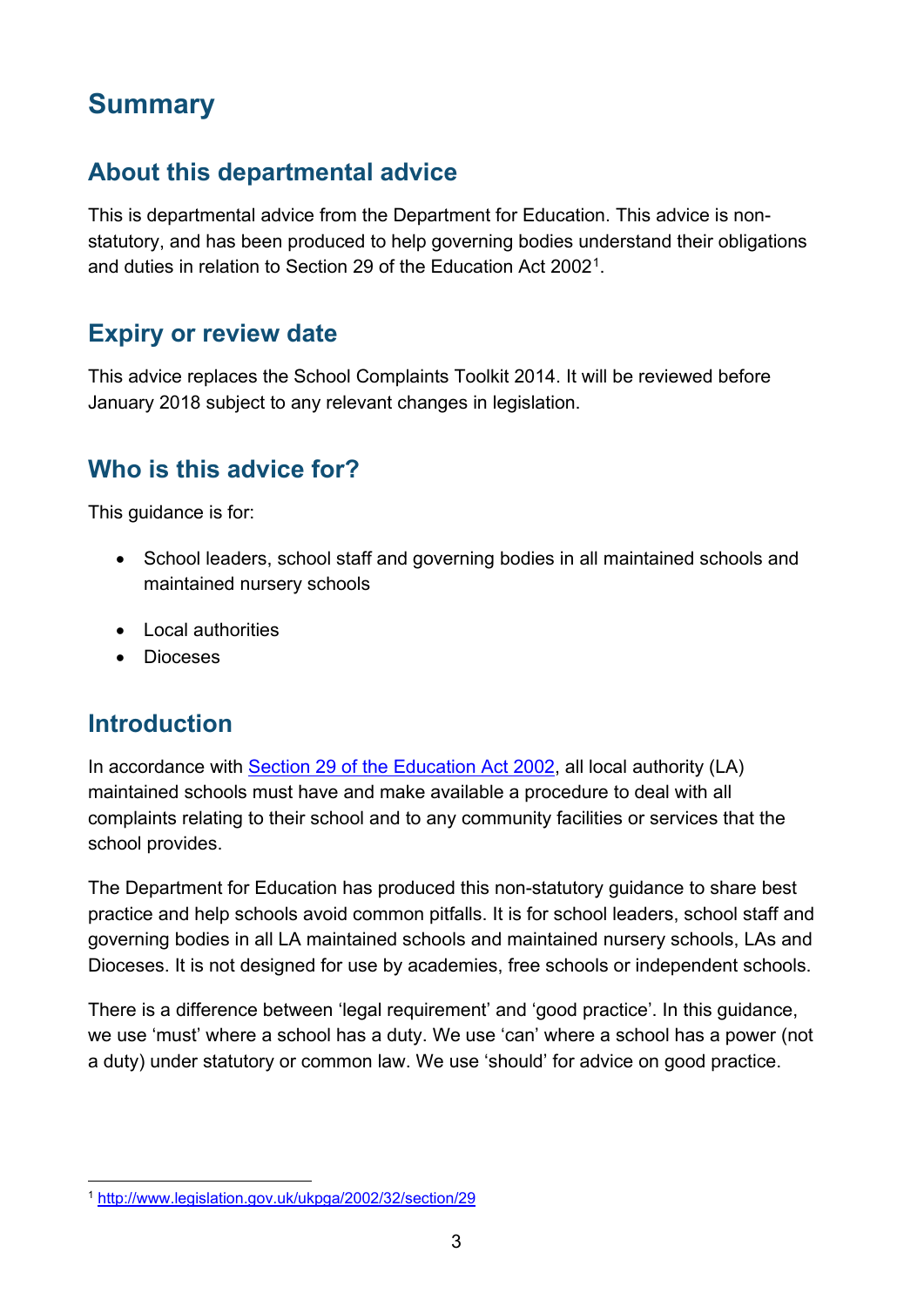# <span id="page-3-0"></span>**The difference between a concern and a complaint**

A 'concern' may be defined as '*an expression of worry or doubt over an issue considered to be important for which reassurances are sought'*. A complaint may be generally defined as '*an expression of dissatisfaction however made, about actions taken or a lack of action*'.

It is in everyone's interest that complaints are resolved at the earliest possible stage. Many issues can be resolved informally, without the need to invoke formal procedures. Schools should take informal concerns seriously and make every effort to resolve the matter as quickly as possible.

There are occasions when complainants would like to raise their concerns formally. In those cases, the school's formal procedure should be invoked through the stages outlined within their procedure.

### <span id="page-3-1"></span>**Who can make a complaint?**

Any person, including members of the general public, may make a complaint about any provision of facilities or services that a school provides, unless separate statutory procedures apply (such as exclusions or admissions). Schools must not limit complaints to parents or carers of children that are registered at the school.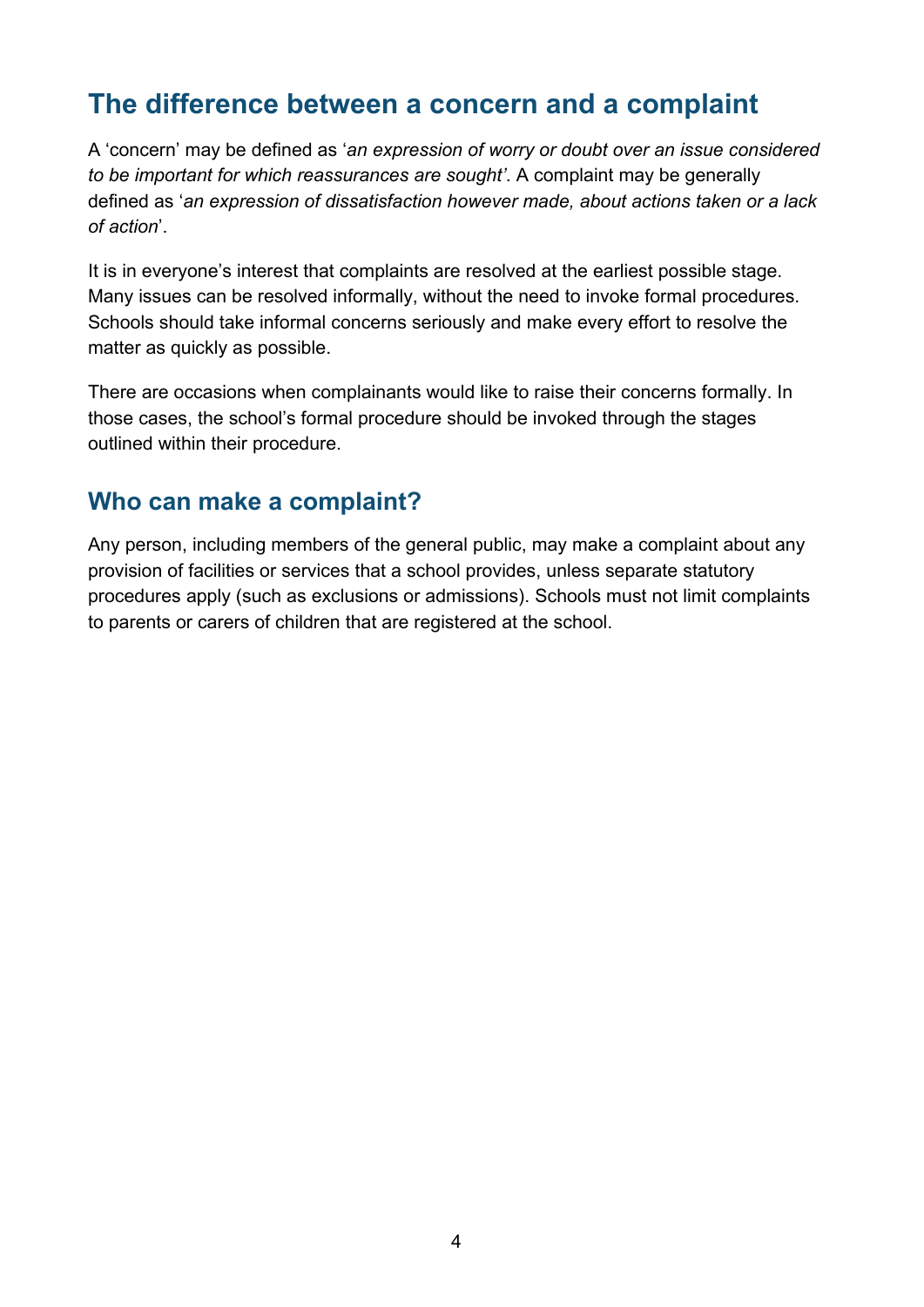# <span id="page-4-0"></span>**The Complaints Procedure – Best Practice Tips**

- A guidance document for parents on making complaints does not satisfy the legal requirement for schools to have in place a procedure to deal with all complaints. A distinct policy must be in place;
- While schools are free to adopt their LA's model policy, it must be tailored to the individual school;
- Some complaints fall outside the school's complaints procedure, for example, staff grievances or disciplinary procedures (see: Complaints not in Scope);
- We recommend that the governing body ensures that any third party providers offering community facilities or services through the school premises, or using school facilities, have their own complaints procedure in place;
- Conflict between estranged parents over the application of parental responsibility is a common cause of complaints made to schools. *'Understanding and Dealing with Issues Relating to Parental Responsibility'* contains specific advice about how to properly approach issues concerning parental responsibility.

The following tips and suggestions are intended to help schools ensure their complaints procedures are robust and effective:

- Be aware of the difference between a concern and a complaint (taking informal concerns seriously will reduce the numbers that develop into formal complaints);
- Be mindful of the language used in the complaints procedure (it is recommended that schools have policies which state what they 'will' do rather than what they 'should' or 'may' do);

Where a policy states that a school '*should*' do something which they then choose not to do, if escalated to the Department for Education for further consideration, the school may be asked to provide a written explanation for the reasons why they deviated from best practice.

- Ask the complainant at the earliest stage what they think might resolve the issue (an acknowledgement that the school could have handled the situation better is not the same as an admission of unlawful or negligent action).
- The complaints procedure should set out the steps to follow in the event that the headteacher or member of the governing body is the subject of the complaint.

Schools should also ensure the complaints procedure:

- is easily accessible and publicised;
- is simple to understand and use;
- is impartial;
- is non-adversarial: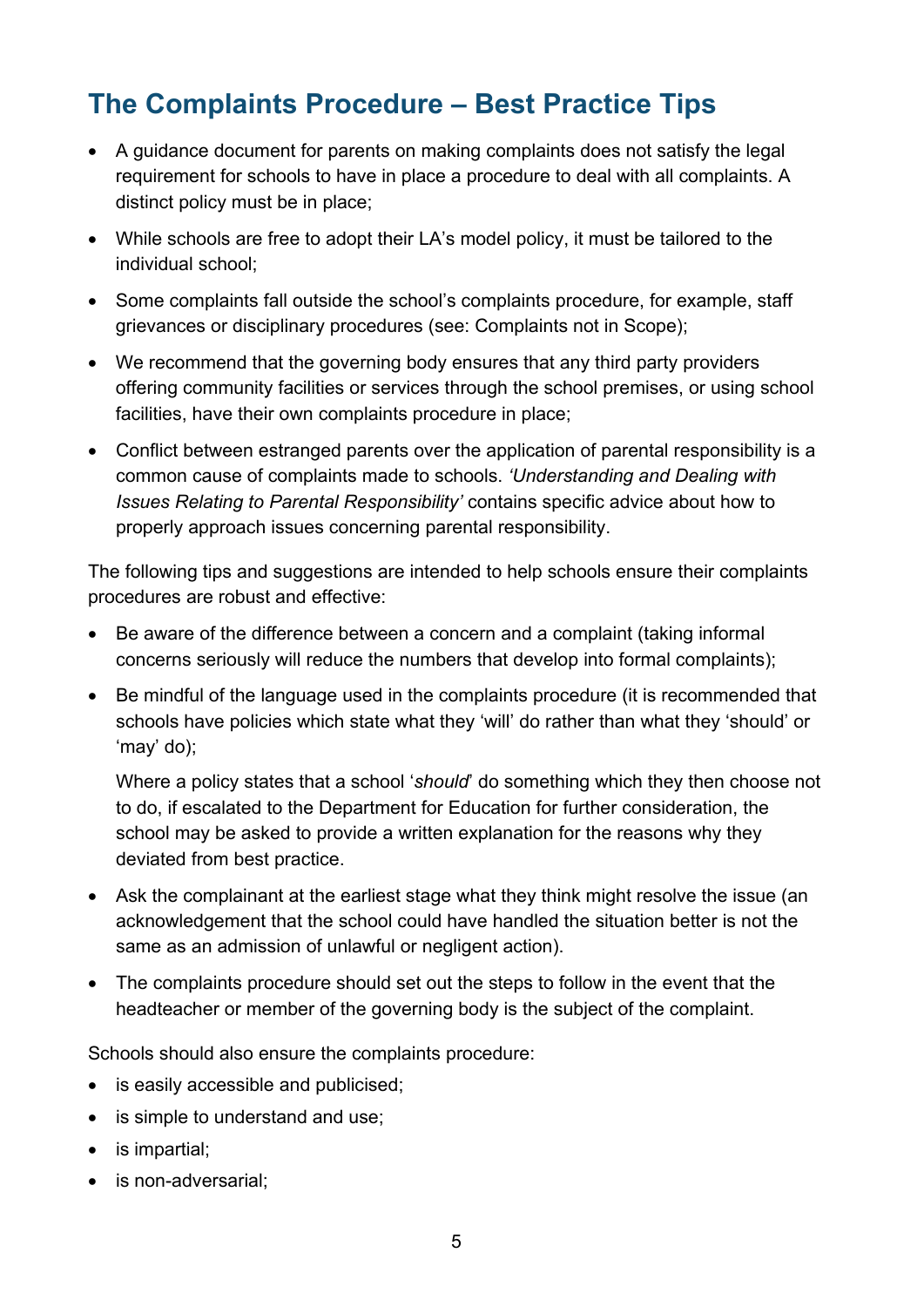- enables a full and fair investigation by an independent person where necessary;
- respects people's desire for confidentiality;
- addresses all the points at issue and provides an effective response and appropriate redress, where necessary;
- provides information to the school's senior management team so that services can be improved.

# <span id="page-5-0"></span>**Timeliness**

Complaints need to be considered and resolved as quickly, and efficiently as possible:

- Set realistic and reasonable time limits for each action within each stage (where further investigations are necessary, set new time limits, send the complainant details of the new deadline and give an explanation for the delay);
- Understand that the department does not consider excessive time limits to be reasonable or acceptable, except in extenuating circumstances;
- Expect complaints to be made as soon as possible after an incident arises (although three months is generally considered to be an acceptable time frame in which to lodge a complaint);
- Ensure that, if the policy includes a cut-off timeframe, the school will consider exceptions and that their complaint procedure reflects this. Schools must not have blanket policies of refusing to consider any complaints not lodged within the stated period.

# <span id="page-5-1"></span>**Stages**

Schools are free to choose how many stages their procedure will include – two or three formal school-based stages are likely to be sufficient for most schools.

- Determining what the appeal panel considers is for the school to decide.
- The complaints procedure must not suggest that a complaint can only be escalated to the next stage if the school permits it.

Regardless of how many stages the school chooses, or whether or not the complaint is 'justified', a dissatisfied complainant must always be given the opportunity to complete the complaints procedure in full.

- Some procedures may also allow for an additional stage if the LA, Diocese or other external agency provides an independent appeal or review.
- Complaints against the headteacher are usually first dealt with by the Chair of Governors. Complaints against the Chair of Governors or any individual governor should be made by writing to the Clerk to the Governing Body.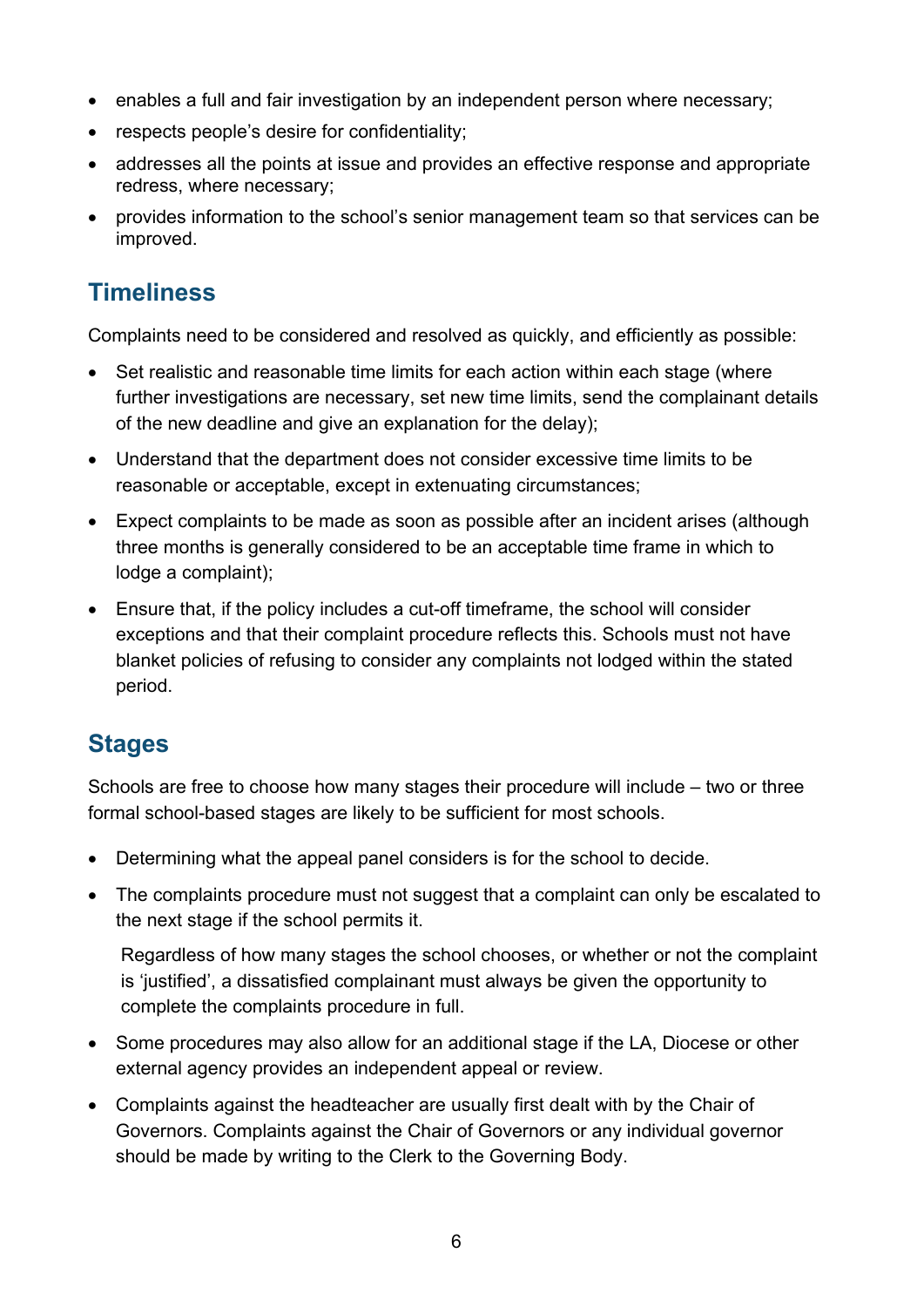# <span id="page-6-0"></span>**Recording Complaints**

Schools must ensure that they comply with their obligations under the Equality Act 2010. It is common practice to ask for complaints to be made by using a complaint form or in writing, however the complainant may have communication preferences due to disability or learning difficulties and schools must allow alternative methods of contact:

- A complaint may be made in person, by telephone, or in writing;
- In order to prevent any later challenge or disagreement over what was said, brief notes of meetings and telephone calls should be kept and a copy of any written response added to the record. Where there are communication difficulties, schools may wish to use recording devices to ensure the complainant is able to access and review the discussions at a later point;
- Schools should record the progress of the complaint and the final outcome. The headteacher or complaints co-ordinator should be responsible for these records and hold them centrally.
- Schools should be aware that complainants have a right to copies of these records under the Freedom of Information and Data Protection Acts.

# <span id="page-6-1"></span>**Governing Body Review**

- Complaints should not be shared with the whole governing body, except in very general terms, in case an appeal panel needs to be organised;
- If the whole governing body is aware of the substance of a complaint before the final stage has been completed, schools should arrange for an independent panel to hear the complaint. They may approach a different school to ask for help or the local Governor Services team at the LA, or the Diocese;
- Complainants have the right to request an independent panel, if they believe there is likely to be bias in the proceedings. Schools should consider the request but ultimately, the decision is made by the governors;
- The process of listening to and resolving complaints can contribute to school improvement. When individual complaints are heard, schools may also identify underlying issues that need to be addressed. The monitoring and review of complaints can be a useful tool in evaluating a school's performance. The governing body may wish to consider using complaints and review their handling at regular intervals to inform improvements and the effectiveness of the complaints procedure;
- It is the governing body which determines how often the complaints procedure is reviewed however the department suggests as good practice that it is reviewed regularly; every two to three years is quite typical. This will enable the school to take into account any new guidance issued by the Department for Education or legislative changes.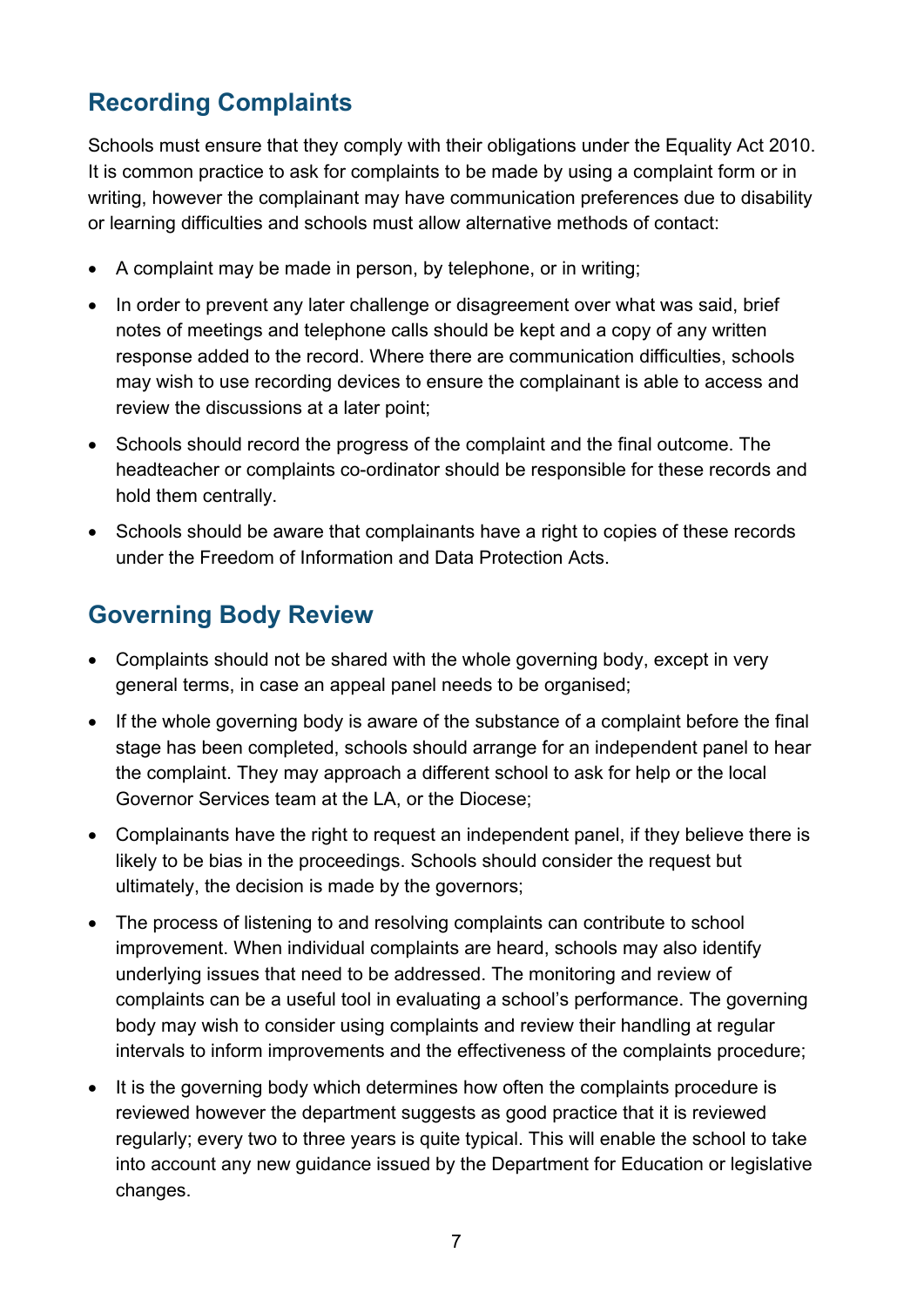Responsibility for reviewing the procedure may be delegated to a committee of the governing body, an individual governor or the headteacher. If projected review dates are published on the policy document they should be adhered to. Failure to do so could constitute a failure to adhere to a policy.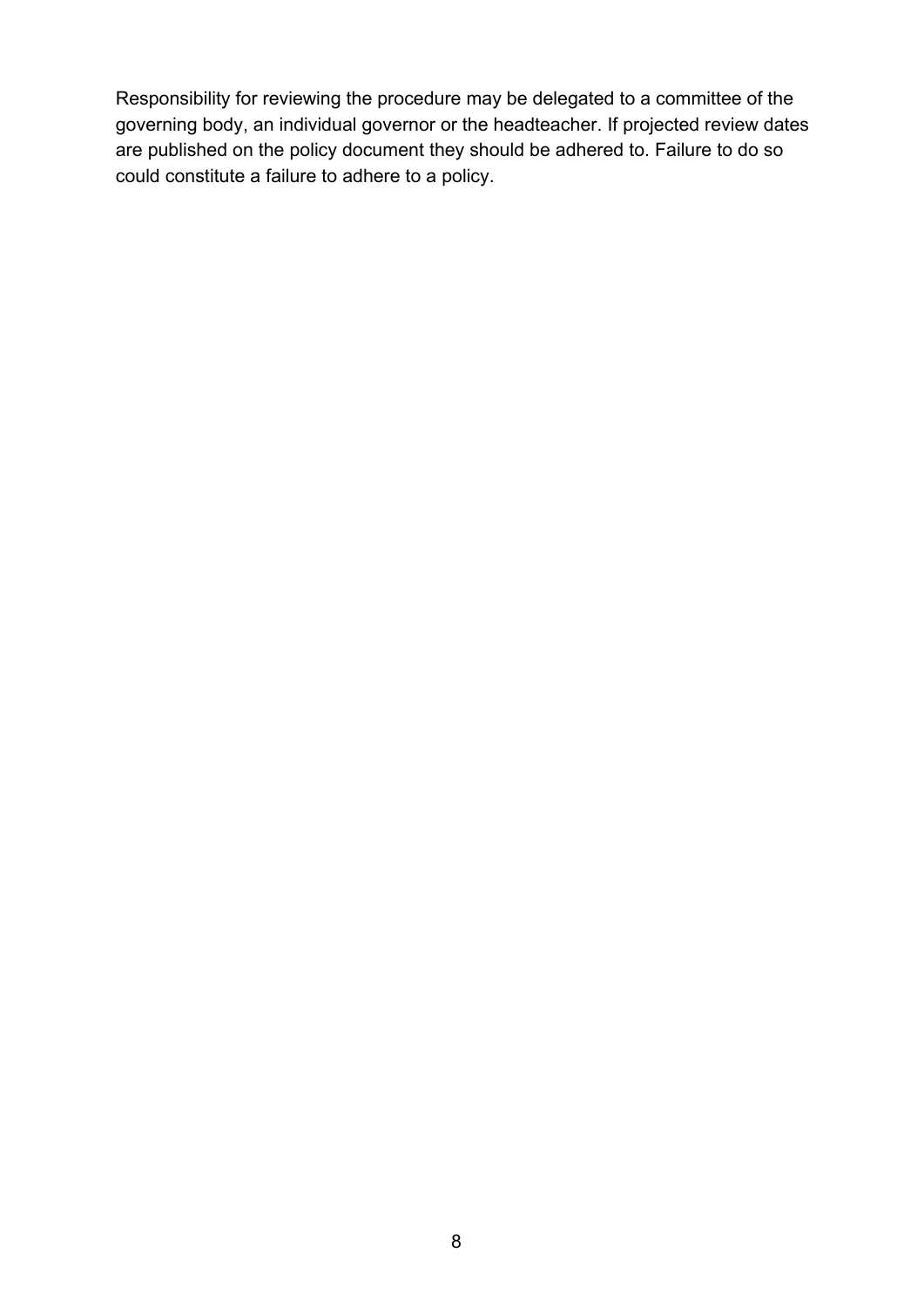# <span id="page-8-0"></span>**Complaints not in scope of the procedure**

A complaints procedure should cover all complaints about any provision of facilities or services that a school provides with the **exceptions** listed below, for which there are separate (statutory) procedures.

| <b>Exceptions</b>                                          | Who to contact                                    |
|------------------------------------------------------------|---------------------------------------------------|
| Admissions to schools                                      | Concerns should be raised direct with local       |
| Statutory assessments of                                   | authorities (LA).                                 |
| <b>Special Educational Needs</b>                           | For school admissions, it will depend on who is   |
| (SEN)<br>School re-organisation proposals                  | the admission authority (either the school or the |
| Matters likely to require a Child                          | LA). Complaints about admission appeals for       |
| <b>Protection Investigation</b>                            | maintained schools are dealt with by the Local    |
|                                                            | Government Ombudsman.                             |
| Exclusion of children from school                          | Further information about raising concerns about  |
|                                                            | exclusion can be found at: www.gov.uk/school-     |
|                                                            | discipline-exclusions/exclusions                  |
| Whistleblowing                                             | Schools have an internal whistleblowing           |
|                                                            | procedure for their employees and voluntary       |
|                                                            | staff. Other concerns can be raised direct with   |
|                                                            | Ofsted by telephone on: 0300 123 3155, via        |
|                                                            | email at: whistleblowing@ofsted.gov.uk or by      |
|                                                            | writing to:                                       |
|                                                            | WBHL, Ofsted                                      |
|                                                            | <b>Piccadilly Gate</b>                            |
|                                                            | <b>Store Street</b>                               |
|                                                            | Manchester M1 2WD.                                |
|                                                            | The Department for Education is also a            |
|                                                            | prescribed body for whistleblowing in education.  |
| Staff grievances and disciplinary                          | These matters will invoke the school's internal   |
| procedures                                                 | grievance procedures. Complainants will not be    |
|                                                            | informed of the outcome of any investigation.     |
|                                                            |                                                   |
| about<br>Complaints<br>services                            | Providers should have their own complaints        |
| provided by other providers who<br>may use school premises | procedure to deal with complaints about service.  |
| or -<br>facilities.                                        | They should be contacted direct.                  |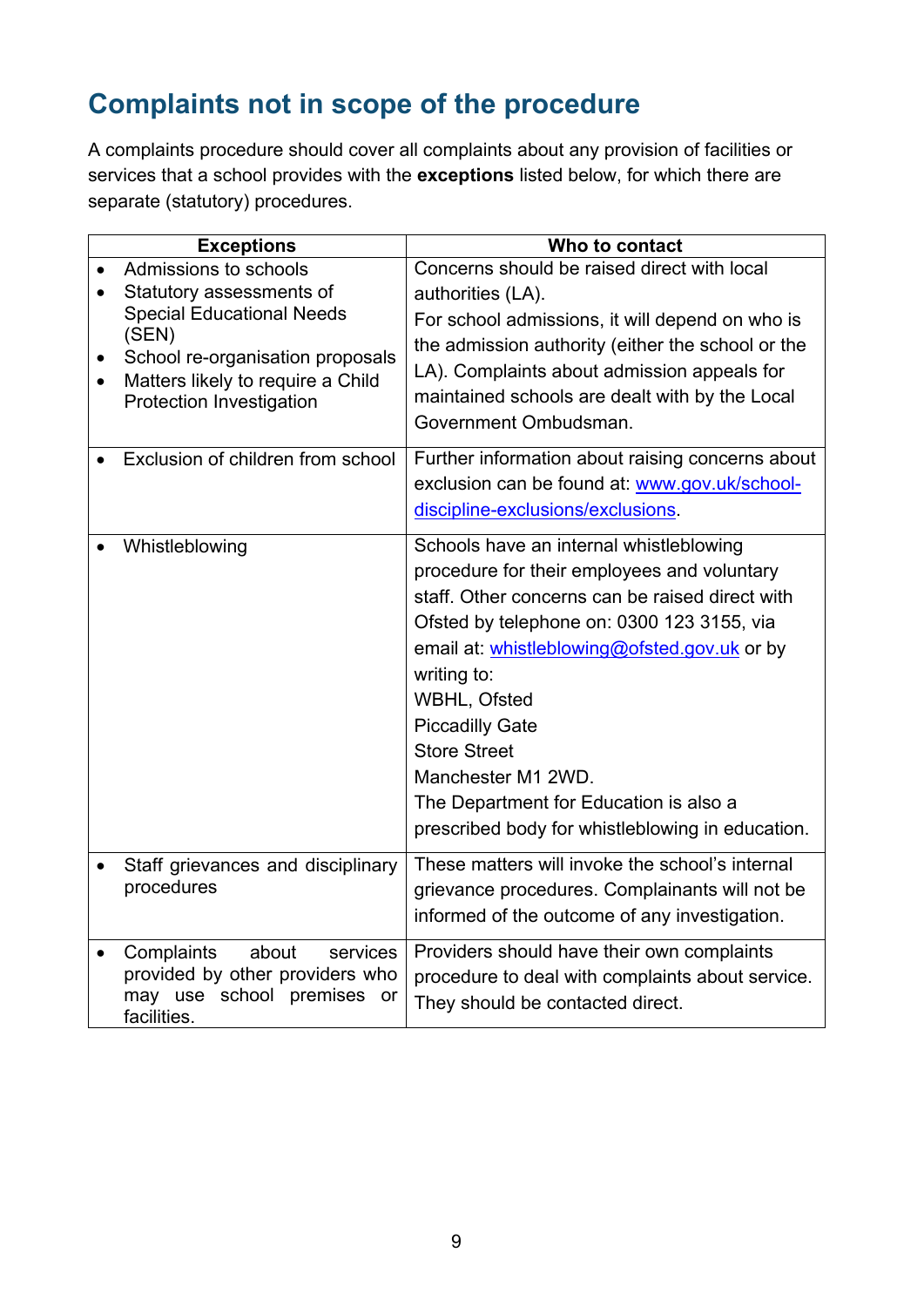# <span id="page-9-0"></span>**Serial and Persistent Complainants**

Schools should do their best to be helpful to people who contact them with a complaint or concern or a request for information. However, in cases where a school is contacted repeatedly by an individual making the same points, or who asks them to reconsider their position, schools will need to act appropriately.

There will be occasions when, despite all stages of the complaint procedure having been followed, the complainant remains dissatisfied. It is important for schools to recognise when they really have done everything they can in response to a complaint. It is a poor use of schools' time and resources to reply to repeated letters, emails or telephone calls making substantially the same points. If a complainant tries to re-open the same issue, the Chair of Governors can inform them that the procedure has been completed and that the matter is now closed.

If the complainant contacts the school again on the same issue, then the correspondence may be viewed as 'serial' or 'persistent' and the school may choose not to respond. However, schools must be careful that they do not mark a complaint as 'serial' before the complainant has completed the procedure.

**Note:** The Department for Education does not itself use the term 'vexatious' when dealing with serial or persistent correspondents as it could potentially be inflammatory. However, it is a recognised term. In the context of Freedom of Information (FOI) requests, the Upper Tribunal concluded that 'vexatious' could be defined as the *'…manifestly unjustified, inappropriate or improper use of a formal procedure.*' An exemption therefore exists in Section 14(1) of the Freedom of Information Act 2000. However, this exemption can only be applied to requests themselves, and not the individuals who submit them.

More information about dealing with vexatious requests for information is available on the [Information Commissioner's Office \(ICO\) website.](https://ico.org.uk/media/1198/dealing-with-vexatious-requests.pdf)

Under no circumstances should an individual be marked as serial for exercising their democratic right to refer their complaint to their local MP regardless of which stage the complaint has reached. The application of a 'serial or persistent' marking should be against the subject or complaint itself rather than the complainant.

## <span id="page-9-1"></span>**Is it time to stop responding?**

The decision to stop responding should never be taken lightly. A school needs to be able to say yes to all of the following:

- The school has taken every reasonable step to address the complainant's needs;
- The complainant has been given a clear statement of the school's position and their options (if any); and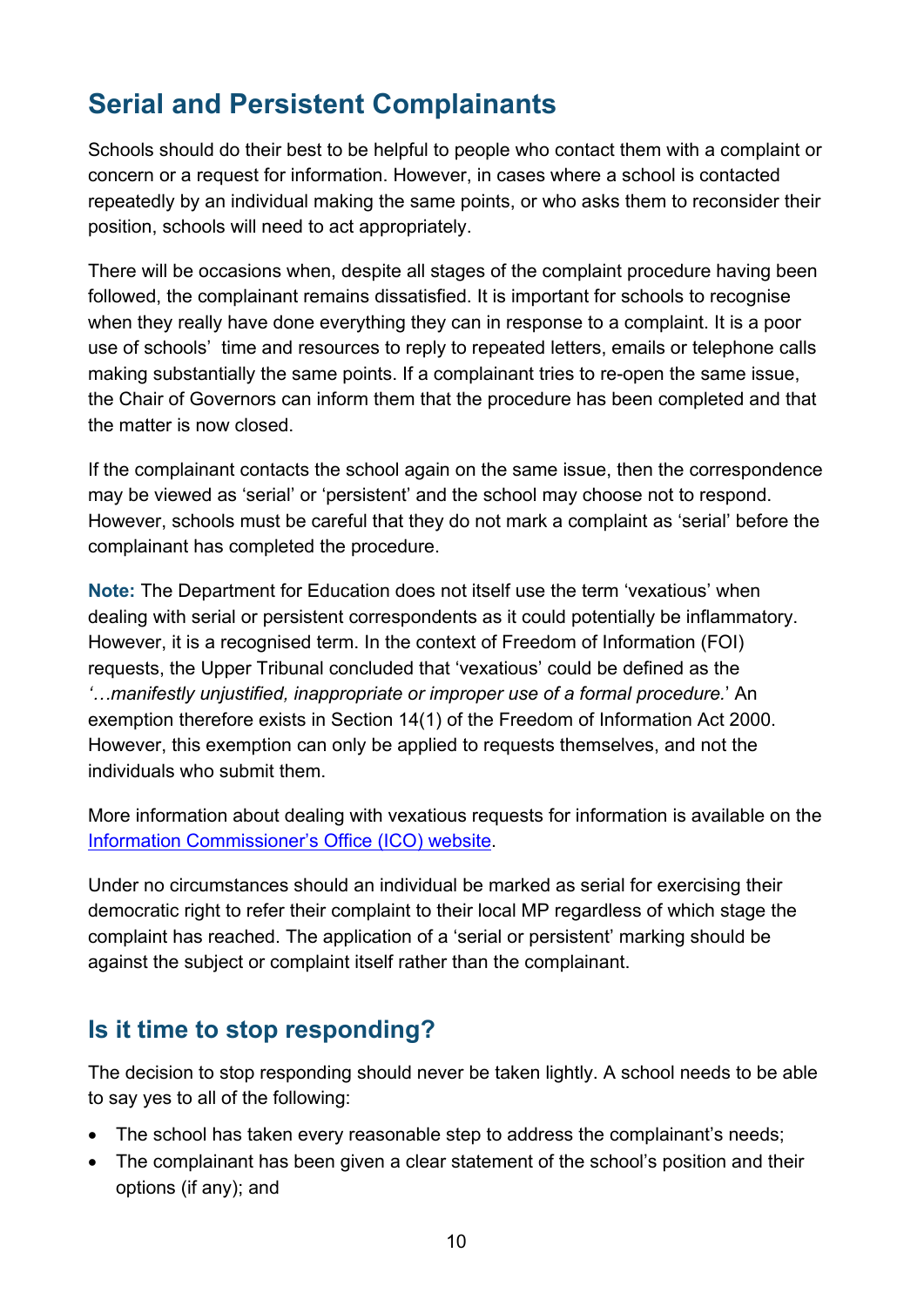• They are contacting the school repeatedly but making substantially the same points each time.

The case is stronger if the school agrees with one or more of these statements:

- The school has reason to believe the individual is contacting them with the intention of causing disruption or inconvenience - have they actually said as much in a letter, email or telephone call?
- Their letters/emails/telephone calls are often or always abusive or aggressive.
- They make insulting personal comments about or threats towards staff.

Schools should not stop responding just because an individual is difficult to deal with or asks complex questions. In most circumstances the subject matter is what you can refuse to respond to, not the correspondent.

Schools must provide parents with the information they are entitled to under The Education (Pupil Information) (England) Regulations 2005.

However, where an individual's behaviour is causing a significant level of disruption schools may wish to implement a tailored communications strategy such as restricting them to a single point of contact via an email address or by limiting the number of times they make contact; e.g. a fixed number of contacts per term.

Complainants have a right to have any new complaint heard and failure to respond at all to a complainant could mean that the school is failing to comply with its legal obligations. A school needs to ensure that they are acting reasonably and that any genuine complaint can still be heard.

If school staff find it difficult to deal direct with a complainant because of their unreasonable behaviour and other strategies are not working, they may be able to approach the governor services team at their LA to ask for assistance. If this is agreed, complainants can be advised not to contact the school, but to communicate instead with the LA who will co-ordinate any response.

Complainants who may have been restricted in their communications with the school can also be advised to ask a third party to act on their behalf, such as the local Citizen's Advice Bureau.

Ultimately, if a complainant persists to the point that the school considers it to constitute harassment, legal advice should be sought as to the next steps. In some cases, injunctions and other court orders have been issued to complainants because of their behaviours.

Different procedures apply to FOI and Data Protection (DP) correspondence. You should talk to your FOI/DP advisor contact about those or approach the ICO for further advice.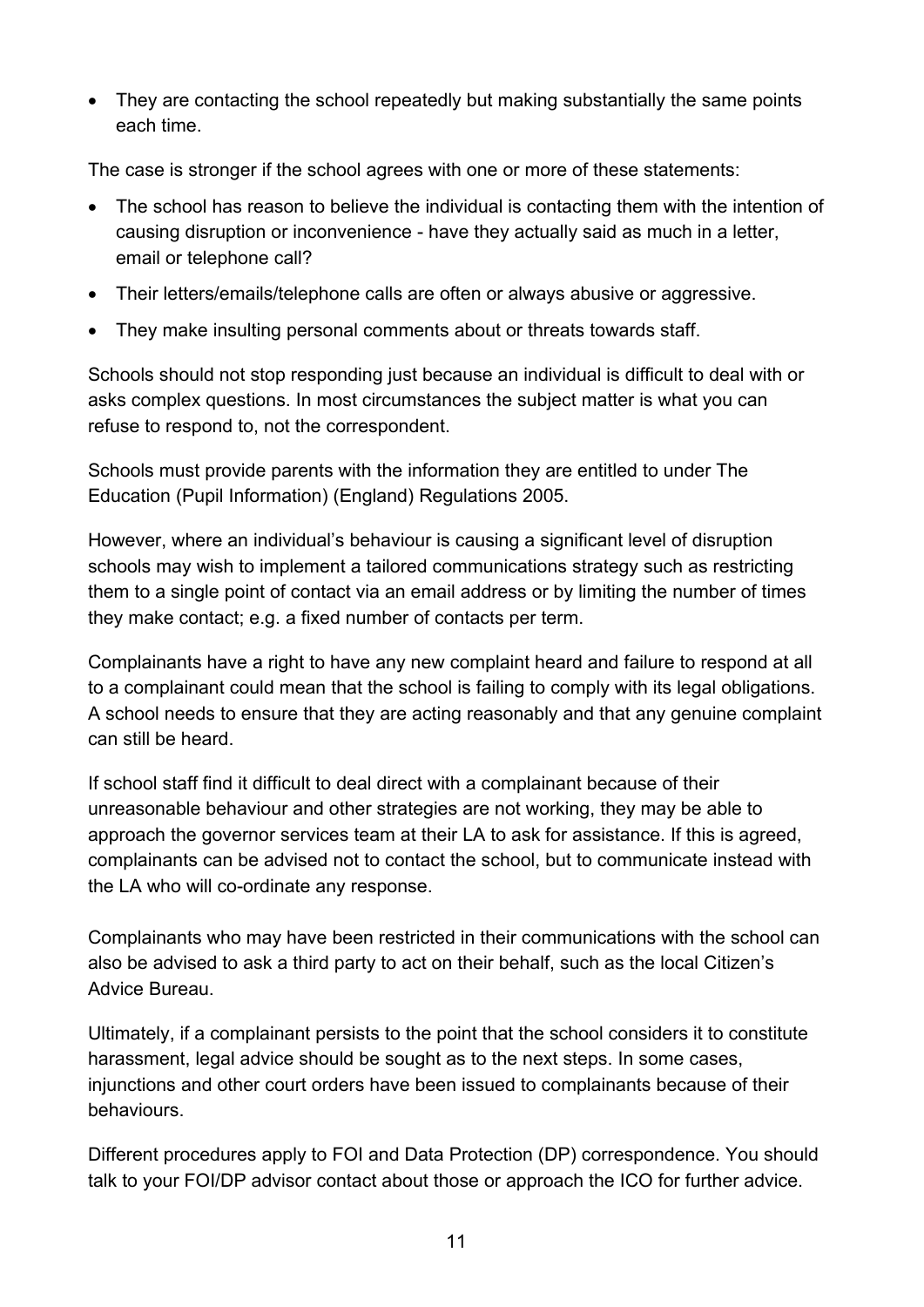Once a school has decided that it is appropriate to stop responding, they will need to let the complainant know; ideally, through a hard copy letter but an email will suffice.

# <span id="page-11-0"></span>**Sample Policy for Unreasonable Complainants**

<…School> is committed to dealing with all complaints fairly and impartially, and to providing a high quality service to those who complain. We will not normally limit the contact complainants have with the school. However, we do not expect our staff to tolerate unacceptable behaviour and will take action to protect staff from that behaviour, including that which is abusive, offensive or threatening.

<…School> defines unreasonable complainants as '*those who, because of the frequency or nature of their contacts with the school, hinder our consideration of their or other people's complaints*'.

A complaint may be regarded as unreasonable when the person making the complaint:-

- refuses to articulate their complaint or specify the grounds of a complaint or the outcomes sought by raising the complaint, despite offers of assistance;
- refuses to co-operate with the complaints investigation process while still wishing their complaint to be resolved;
- refuses to accept that certain issues are not within the scope of a complaints procedure;
- insists on the complaint being dealt with in ways which are incompatible with the adopted complaints procedure or with good practice;
- introduces trivial or irrelevant information which the complainant expects to be taken into account and commented on, or raises large numbers of detailed but unimportant questions, and insists they are fully answered, often immediately and to their own timescales;
- makes uniustified complaints about staff who are trying to deal with the issues, and seeks to have them replaced;
- changes the basis of the complaint as the investigation proceeds;
- repeatedly makes the same complaint (despite previous investigations or responses concluding that the complaint is groundless or has been addressed);
- refuses to accept the findings of the investigation into that complaint where the school's complaint procedure has been fully and properly implemented and completed including referral to the Department for Education;
- seeks an unrealistic outcome;
- makes excessive demands on school time by frequent, lengthy, complicated and stressful contact with staff regarding the complaint in person, in writing, by email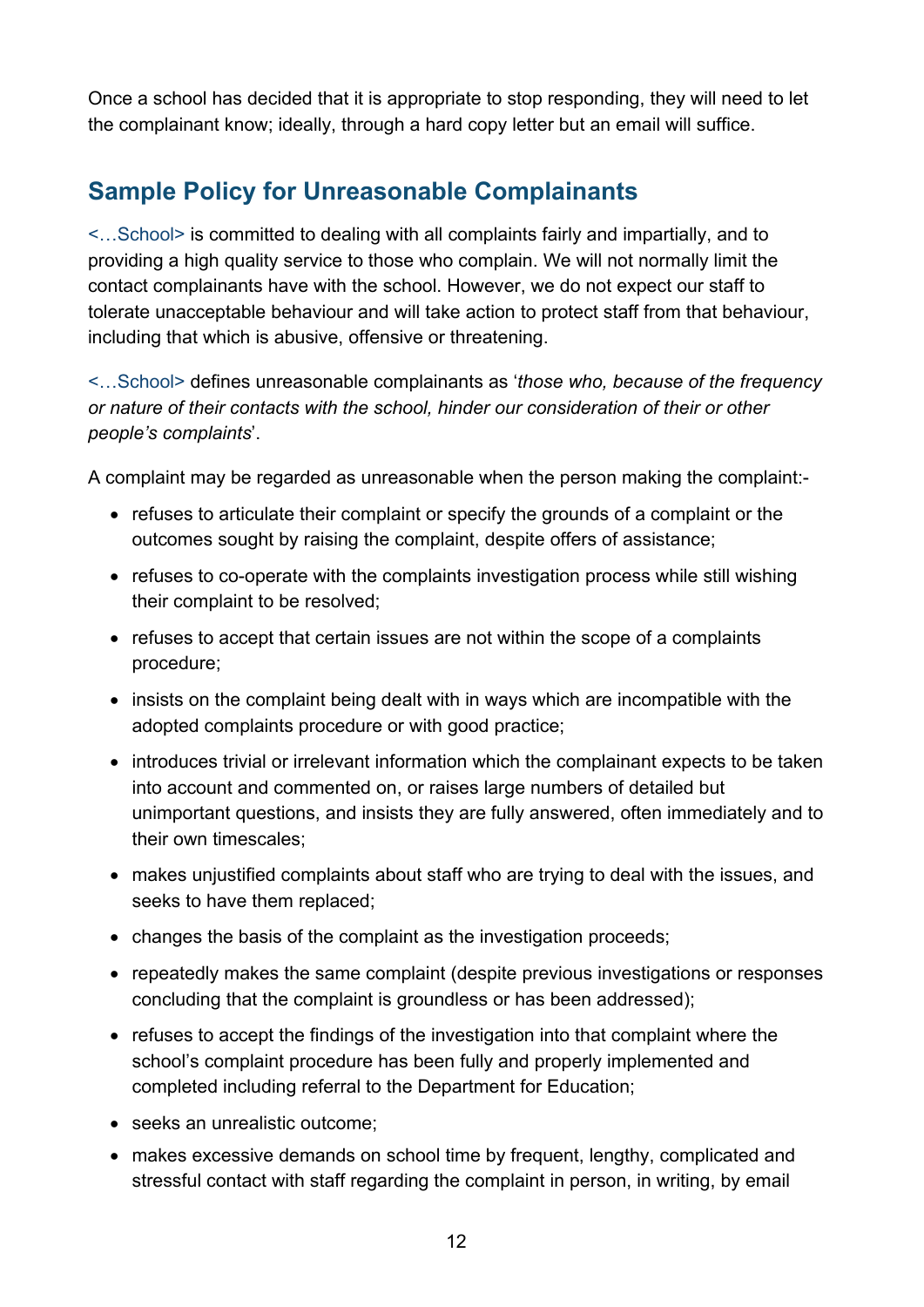and by telephone while the complaint is being dealt with.

A complaint may also be considered unreasonable if the person making the complaint does so either face-to-face, by telephone or in writing or electronically:-

- maliciously;
- aggressively;
- using threats, intimidation or violence;
- using abusive, offensive or discriminatory language;
- knowing it to be false;
- using falsified information;
- publishing unacceptable information in a variety of media such as in social media websites and newspapers.

Complainants should limit the numbers of communications with a school while a complaint is being progressed. It is not helpful if repeated correspondence is sent (either by letter, phone, email or text) as it could delay the outcome being reached.

Whenever possible, the headteacher or Chair of Governors will discuss any concerns with the complainant informally before applying an 'unreasonable' marking.

If the behaviour continues the headteacher will write to the complainant explaining that their behaviour is unreasonable and asking them to change it. For complainants who excessively contact <…School> causing a significant level of disruption, we may specify methods of communication and limit the number of contacts in a communication plan. This will usually be reviewed after 6 months.

In response to any serious incident of aggression or violence, the concerns and actions taken will be put in writing immediately and the police informed. This may include banning an individual from <…School>.

# <span id="page-12-0"></span>**Barring from the School Premises**

Although fulfilling a public function, schools are private places. The public has no automatic right of entry. Schools will therefore act to ensure they remain a safe place for pupils, staff and other members of their community.

If a parent's behaviour is a cause for concern, a school can ask him/her to leave school premises. In serious cases, the headteacher or the local authority can notify them in writing that their implied licence to be on school premises has been temporarily revoked subject to any representations that the parent may wish to make. Schools should always give the parent the opportunity to formally express their views on the decision to bar in writing.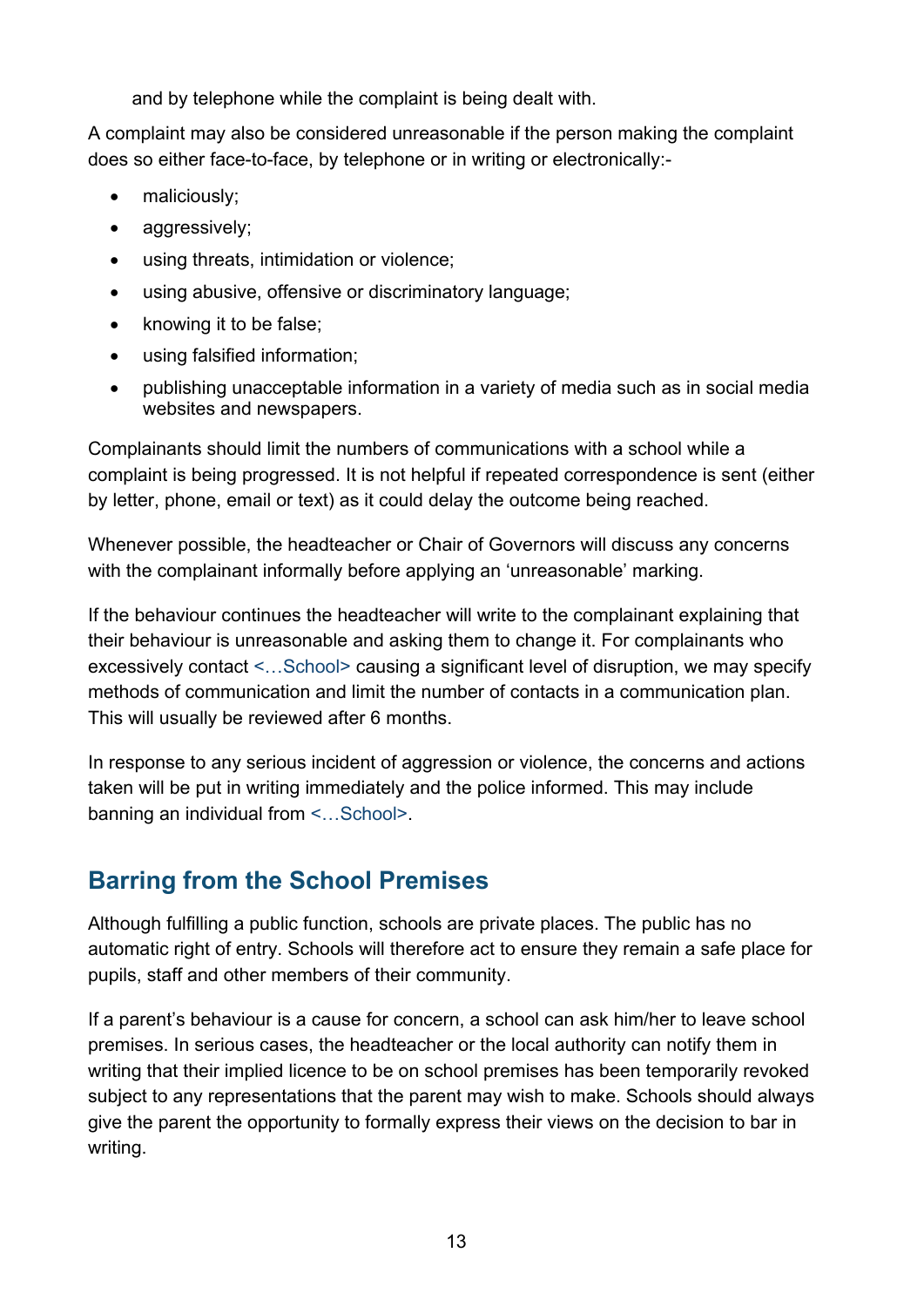The decision to bar should then be reviewed, taking into account any representations made by the parent,and either confirmed or lifted. If the decision is confirmed the parent should be notified in writing, explaining how long the bar will be in place.

Anyone wishing to complain about being barred can do so, by letter or email, to the headteacher or Chair of Governors. However, complaints about barring cannot be escalated to the Department for Education. Once the school's own complaints procedure has been completed, the only remaining avenue of appeal is through the Courts; independent legal advice must therefore be sought.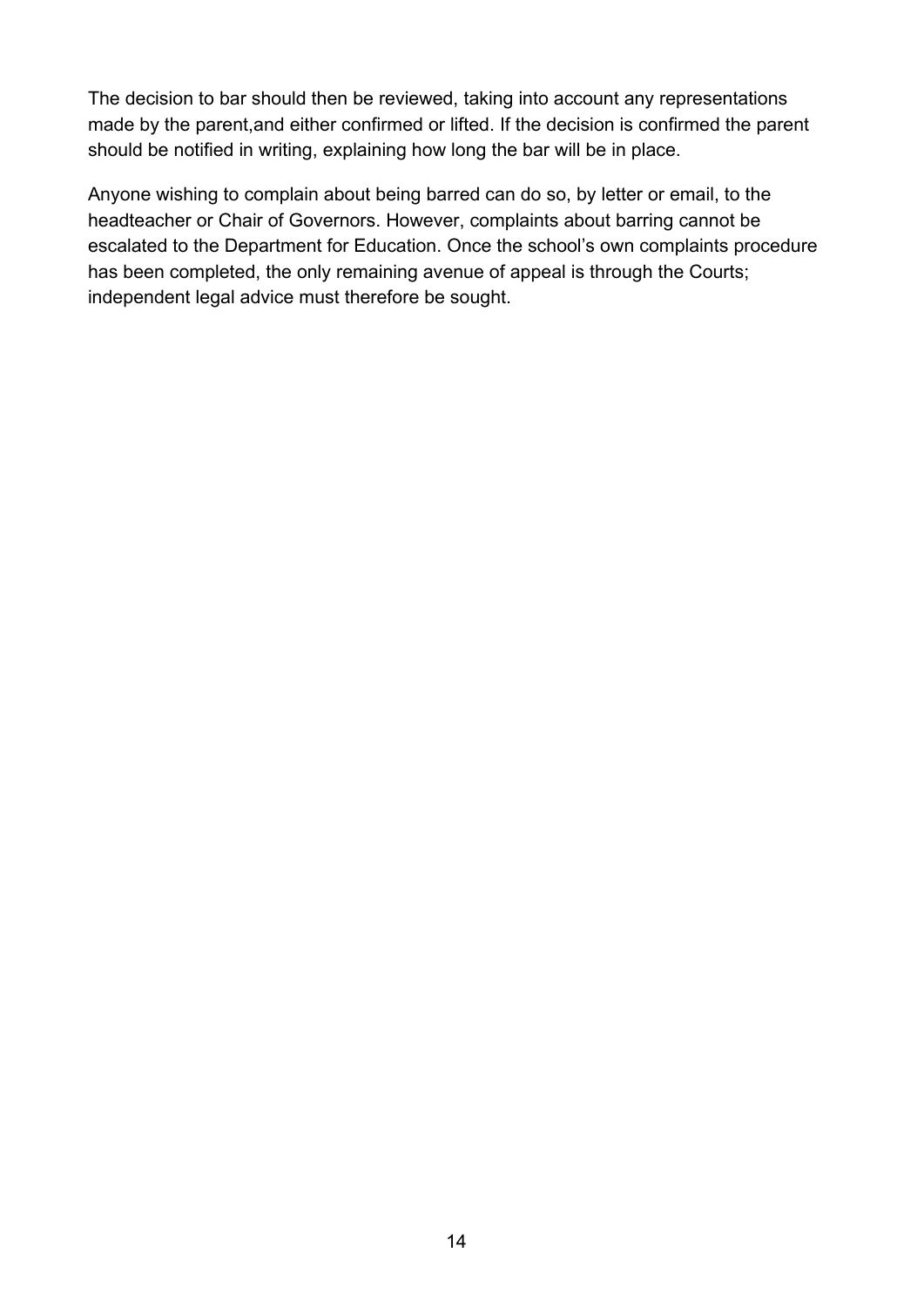# <span id="page-14-0"></span>**The Role of the School Complaints Unit**

If a complaint has completed the local procedures and the complainant remains dissatisfied, they have the right to refer their complaint to the Secretary of State. The Secretary of State has a duty to consider all complaints raised but will only intervene where the governing body has acted unlawfully or unreasonably and where it is expedient or practical to do so.

The School Complaints Unit (SCU) considers complaints relating to LA maintained schools in England on behalf of the Secretary of State. The SCU will look at whether the complaints policy and any other relevant statutory policies were adhered to. The SCU also looks at whether statutory policies adhere to education legislation. However, the SCU will not normally re-investigate the substance of the complaint. This remains the responsibility of schools.

The SCU will not overturn a school's decision about a complaint except in exceptional circumstances where it is clear the school has acted unlawfully or unreasonably. If the SCU finds that the school has not handled a complaint in accordance with its procedure, we may request that the complaint is looked at again.

If legislative or policy breaches are found, the SCU will report them to the school and the complainant, and where necessary, ask for corrective action to be taken. The SCU normally also seeks written assurances as to future conduct. Failure to carry out remedial actions or provide written assurances could ultimately result in a formal Direction being issued by the Secretary of State in accordance with her powers under sections 496 and 497 of the Education Act 1996.

Schools may wish to contact the SCU for advice on whether they have acted reasonably; for example: in closing down a complaint from a serial complainant before the local procedure has been completed. However, the SCU will not be able to advise on how to resolve the complaint.

Further information can be obtained from the SCU by calling the National Helpline on **0370 000 2288** or going online at: [www.education.gov.uk/help/contactus](http://www.education.gov.uk/help/contactus) or by writing to:

Department for Education School Complaints Unit 2<sup>nd</sup> Floor, Piccadilly Gate Store Street Manchester M1 2WD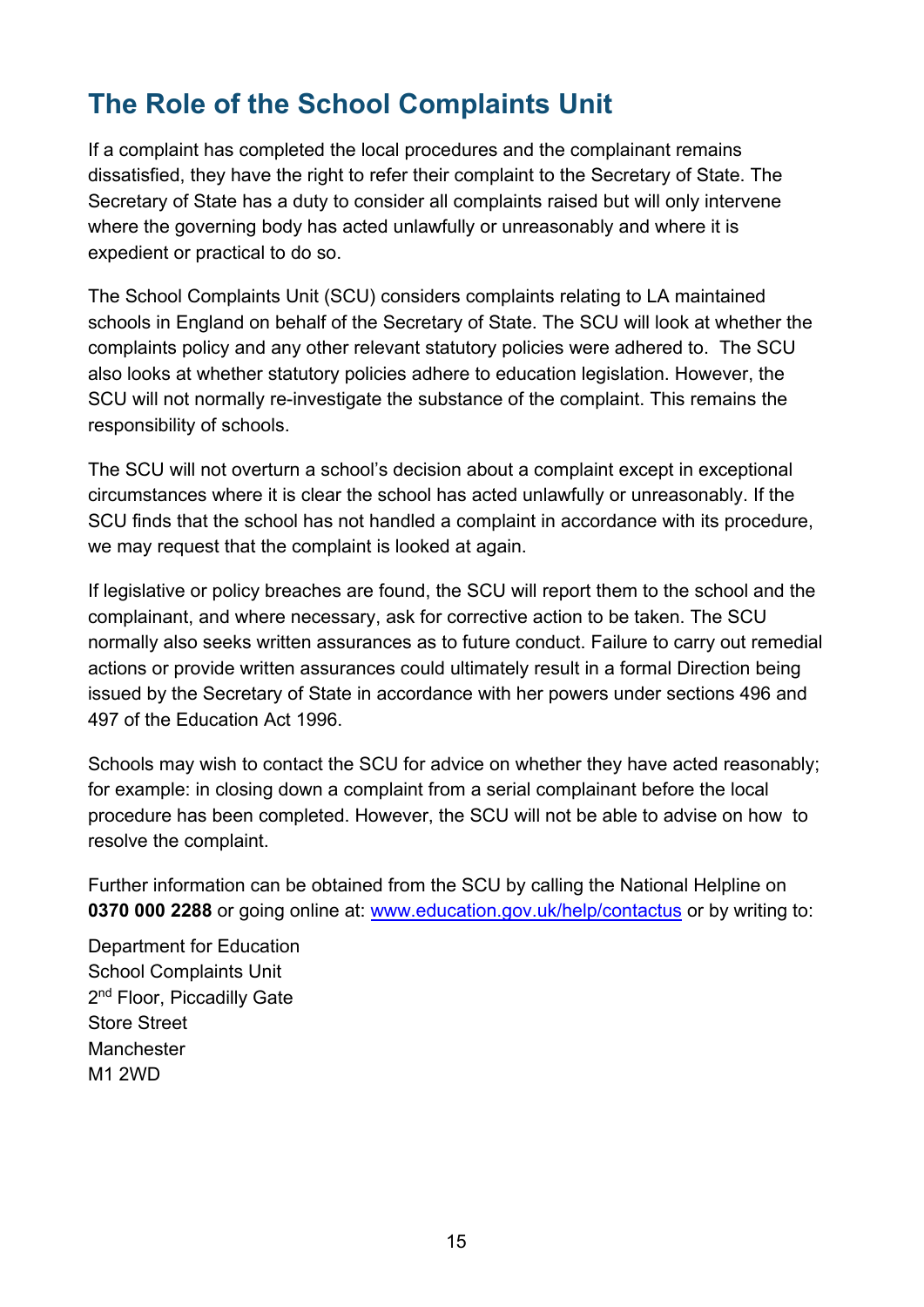# <span id="page-15-0"></span>**Appendix – Roles and Responsibilities**

#### **The Complainant**

The complainant or person who makes the complaint will receive a more effective response to the complaint if he/she:-

- co-operates with the school in seeking a solution to the complaint;
- expresses the complaint in full as early as possible;
- responds promptly to requests for information or meetings or in agreeing the details of the complaint;
- asks for assistance as needed:
- treats all those involved in the complaint with respect.

#### **The Complaints Co-ordinator (or headteacher)**

The complaints co-ordinator should:-

- ensure that the complainant is fully updated at each stage of the procedure;
- ensure that all people involved in the complaint procedure will be aware of the legislation around complaints including the Equality Act 2010, Data Protection Act 1998 and Freedom of Information Act 2000;
- liaise with staff members, headteacher, Chair of Governors and Clerk to ensure the smooth running of the complaints procedure;
- keep records;
- be aware of issues regarding:-
	- $\circ$  sharing third party information;
	- $\circ$  additional support this may be needed by complainants when making a complaint including interpretation support.

#### **The Investigator**

The Investigator is the person involved in Stages 1 and 2 of the procedure. The Investigator's role can include:-

- providing a comprehensive, open, transparent and fair consideration of the complaint through:
	- o sensitive and thorough interviewing of the complainant to establish what has happened and who has been involved;
	- o consideration of records and other relevant information;
	- o interviewing staff and children/young people and other people relevant to the complaint;
	- o analysing information;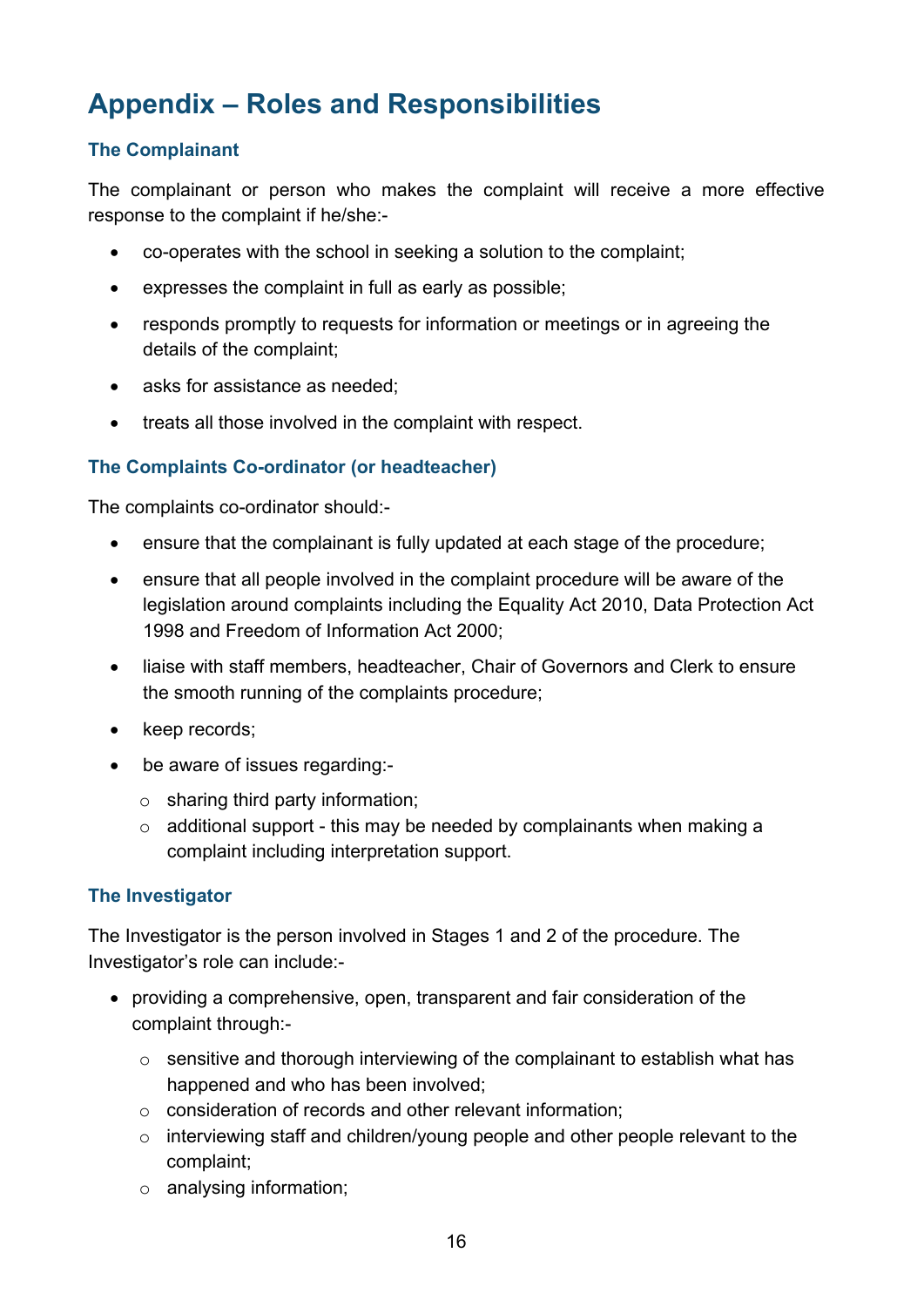- effectively liaising with the complainant and the complaints co-ordinator as appropriate to clarify what the complainant feels would put things right;
- identifying solutions and recommending courses of action to resolve problems;
- being mindful of the timescales to respond; and
- responding to the complainant in plain and clear language.

The person investigating the complaint should make sure that they:

- conduct interviews with an open mind and be prepared to persist in the questioning;
- keep notes of interviews or arrange for an independent note taker to record minutes of the meeting.

#### **The Panel Clerk (this could be Clerk to the Governors or the Complaints Coordinator)**

The Clerk is the contact point for the complainant for the panel meeting and is expected to:-

- set the date, time and venue of the hearing, ensuring that the dates are convenient to all parties and that the venue and proceedings are accessible;
- collate any written material and send it to the parties in advance of the hearing;
- meet and welcome the parties as they arrive at the hearing;
- record the proceedings;
- circulate the minutes of the panel hearing;
- notify all parties of the panel's decision;
- liaise with the complaints co-ordinator.

#### **The Panel Chair**

The Panel Chair has a key role in ensuring that:-

- the meeting is minuted;
- the remit of the panel is explained to the complainant and both they and the school have the opportunity of putting their case without undue interruption;
- the issues are addressed:
- key findings of fact are made;
- parents/carers and others who may not be used to speaking at such a hearing are put at ease – this is particularly important if the complainant is a child/young person;
- the hearing is conducted in an informal manner with everyone treated with respect and courtesy;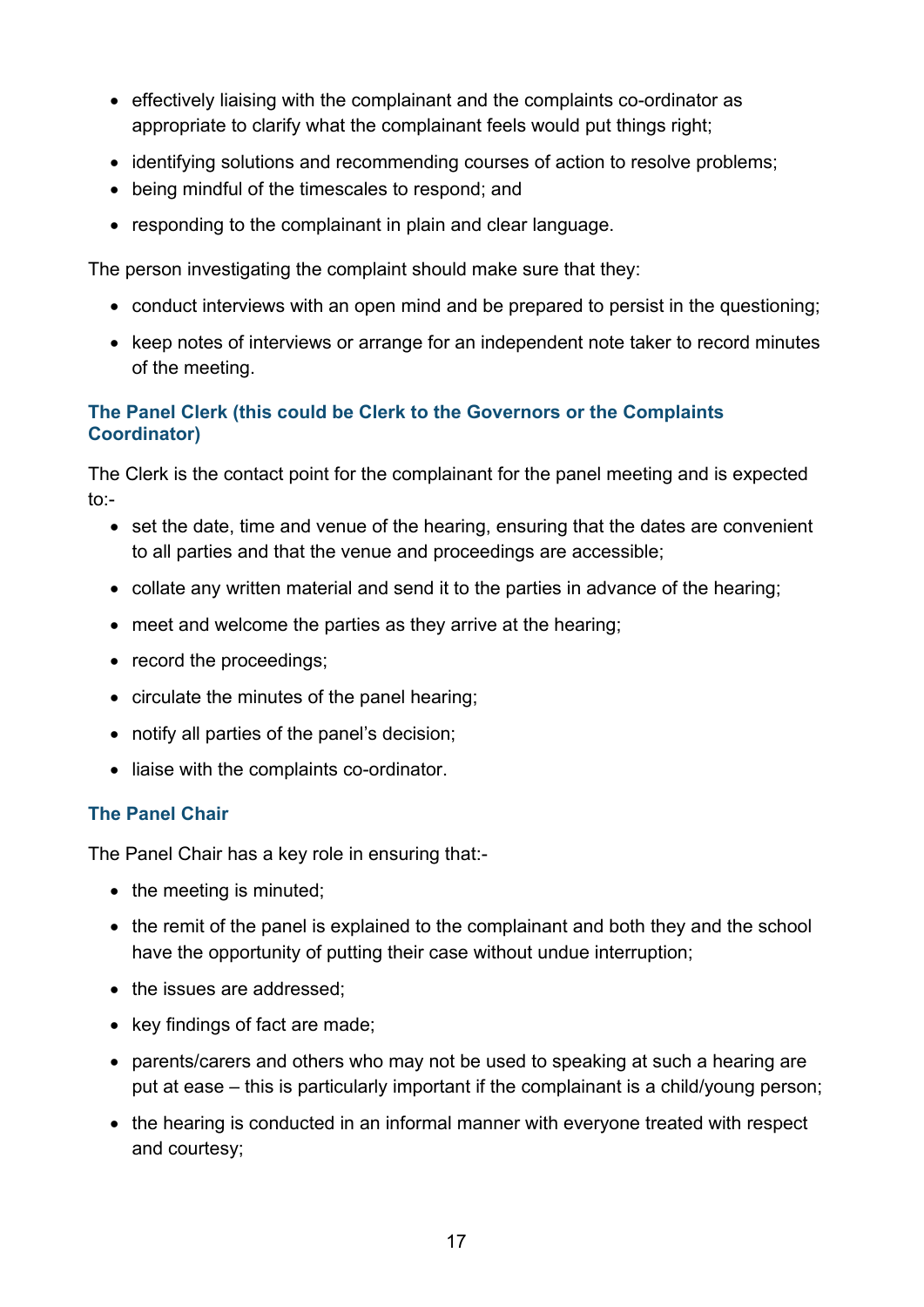- the layout of the room will set the tone care is needed to ensure the setting is informal and not adversarial;
- the panel is open-minded and acts independently;
- no member of the panel has an external interest in the outcome of the proceedings or any involvement in an earlier stage of the procedure;
- both the complainant and the school are given the opportunity to state their case and seek clarity;
- written material is seen by everyone in attendance if a new issue arises it would be useful to give everyone the opportunity to consider and comment upon it; this may require a short adjournment of the hearing;
- liaise with the Clerk and complaints co-ordinator.

#### **Panel Member**

Panellists will need to be aware that:-

• it is important that the review panel hearing is independent and impartial, and that it is seen to be so;

No governor may sit on the panel if they have had a prior involvement in the complaint or in the circumstances surrounding it.

• the aim of the hearing, which will be held in private, will always be to resolve the complaint and achieve reconciliation between the school and the complainant;

However, it must be recognised that the complainant might not be satisfied with the outcome if the hearing does not find in their favour. It may only be possible to establish the facts and make recommendations which will satisfy the complainant that his or her complaint has been taken seriously.

- many complainants will feel nervous and inhibited in a formal setting; Parents/carers often feel emotional when discussing an issue that affects their child. The panel chair will ensure that the proceedings are as welcoming as possible.
- extra care needs to be taken when the complainant is a child/young person and present during all or part of the hearing;

Careful consideration of the atmosphere and proceedings will ensure that the child/young person does not feel intimidated. The panel should respect the views of the child/young person and give them equal consideration to those of adults.

If the child/young person is the complainant, the panel should ask in advance if any support is needed to help them present their complaint. Where the child/young person's parent is the complainant, the panel should give the parent the opportunity to say which parts of the hearing, if any, the child/young person needs to attend.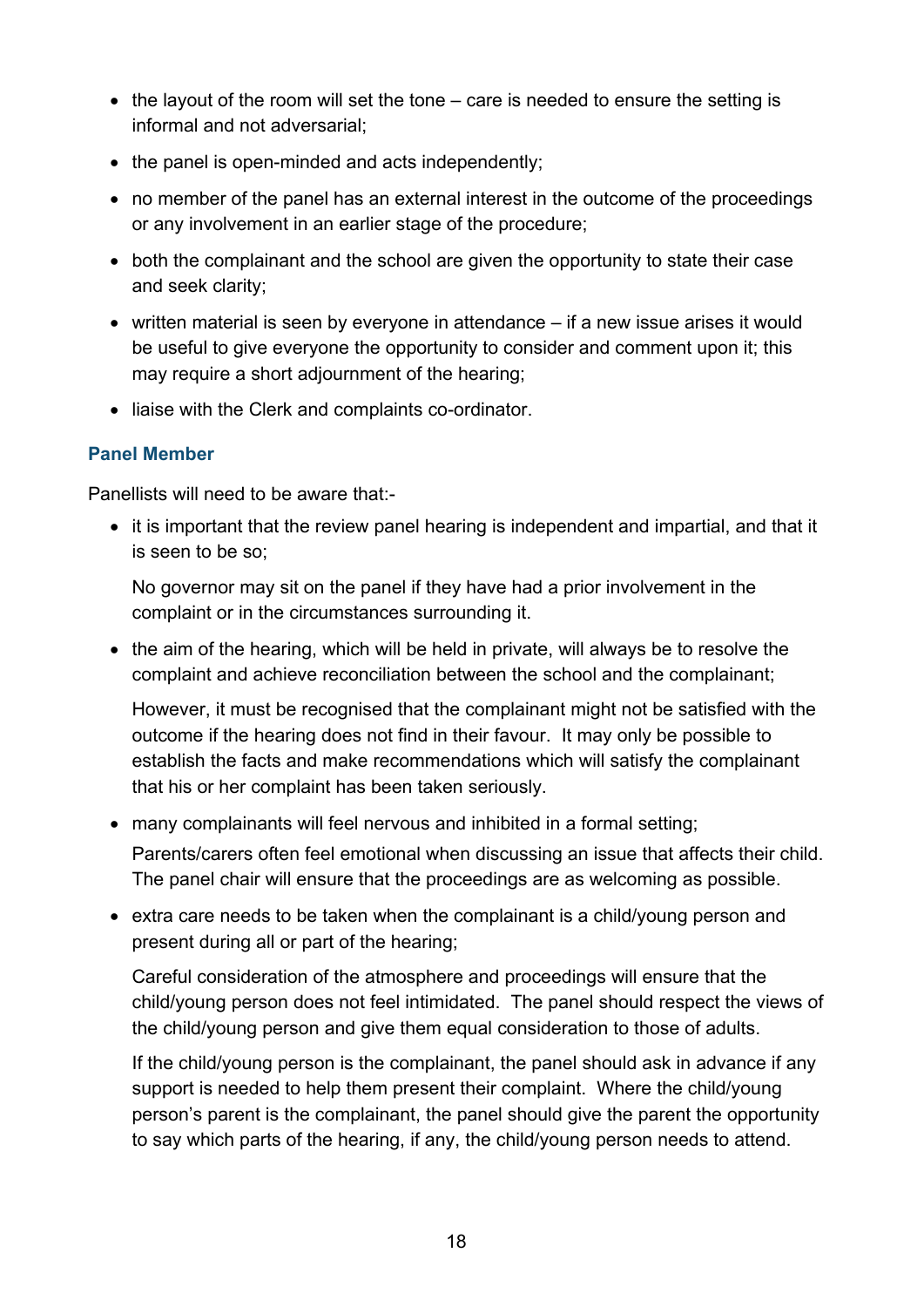The parent should be advised however that agreement might not always be possible if the parent wishes the child/young person to attend a part of the meeting which the panel considers not to be in the child/young person's best interests.

• The welfare of the child/young person is paramount.

## <span id="page-18-0"></span>**Interviewing Best Practice Tips**

#### **Children/young people**

- Children/young people should be interviewed in the presence of another member of staff, or in the case of serious complaints (e.g. where the possibility of criminal investigation exists) in the presence of their parents/carers. However, it might not always be possible to conduct an interview in case it prejudices a LADO or police investigation.
- Care should be taken in these circumstances not to create an intimidating atmosphere.
- Children/young people should be told what the interview is about and that they can have someone with them.

#### **Staff/Witnesses**

- Explain the complaint and your role clearly to the interviewee and confirm that they understand the complaints procedure and their role in it.
- Staff are allowed a colleague to support them at their interview. The colleague must not be anyone likely to be interviewed themselves, including their line manager.
- Use open, not leading questions.
- Do not express opinions in words or attitude.
- Ask single not multiple questions, i.e. one question at a time.
- Try to separate 'hearsay' evidence from fact by asking interviewees how they know a particular fact.
- Persist with questions if necessary. Do not be afraid to ask the same question twice. Make notes of each answer given.
- Deal with conflicting evidence by seeking corroborative evidence. If this is not available, discuss with the complaints co-ordinator/ headteacher/ Chair of Governors the option of a meeting between the conflicting witnesses.
- Make a formal record of the interview from the written notes as soon as possible while the memory is fresh. Show the interviewee the formal record, ask if s/he has anything to add, and to sign the record as accurate.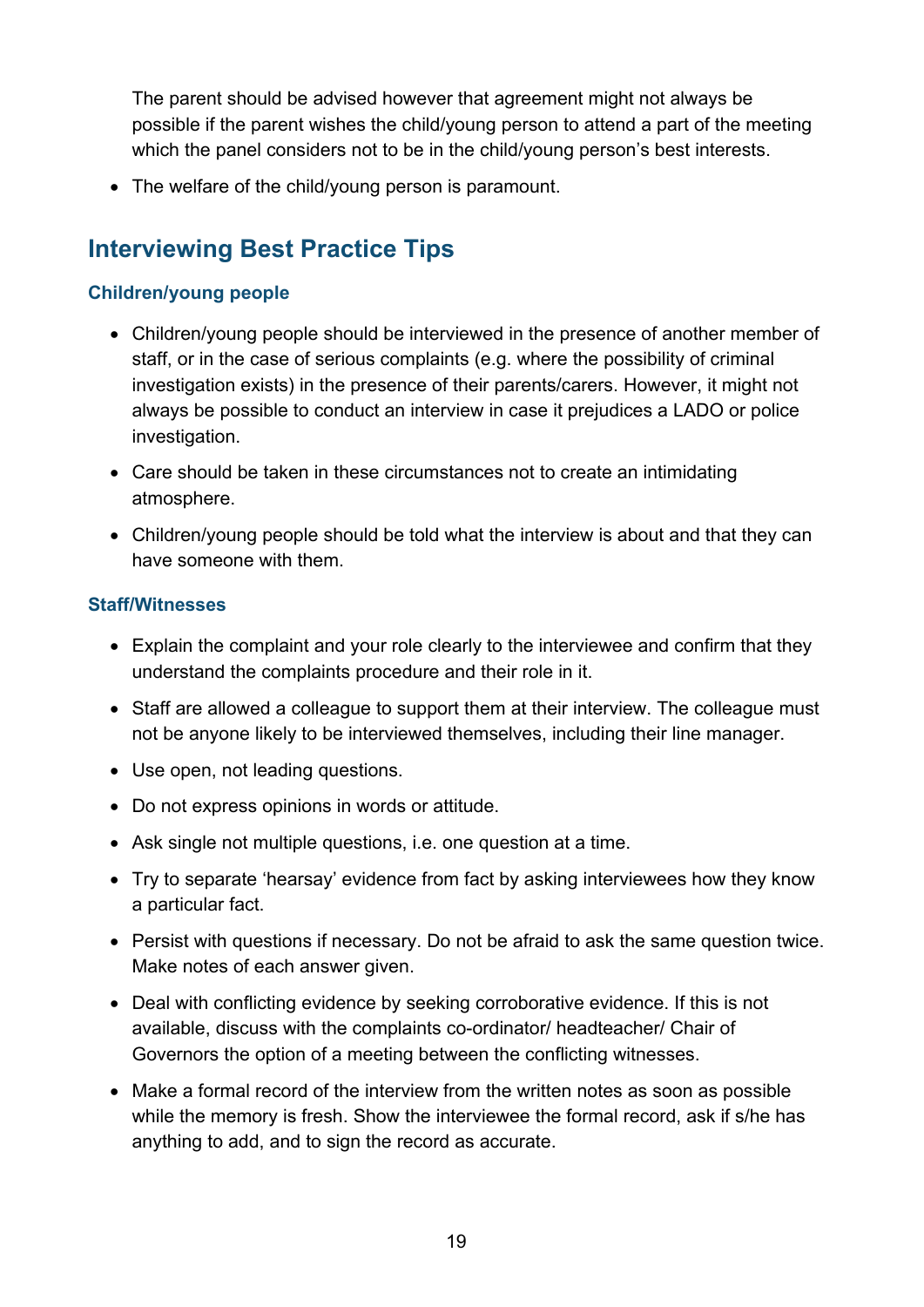# <span id="page-19-0"></span>**Further information**

# <span id="page-19-1"></span>**Useful Resources and External Organisations**

- [National Governors Association](http://www.nga.org.uk/Can-we-help/Useful_Contacts/GovernorLine.aspx)
- <span id="page-19-2"></span>• [Information Commissioner's Office](https://ico.org.uk/)

## **Other Relevant Departmental Advice and Statutory Guidance**

- [Section 29 of the Education Act 2002](http://www.legislation.gov.uk/ukpga/2002/32/contents)
- [Governors Handbook](https://www.gov.uk/government/publications/governors-handbook--2)
- <span id="page-19-3"></span>• Understanding and Dealing with Issues Relating to Parental Responsibility

## **Other Departmental Resources**

- [How to complain about a school](https://www.gov.uk/complain-about-school) Advice for complainants
- Parental Responsibility Guidance non-statutory advice for schools